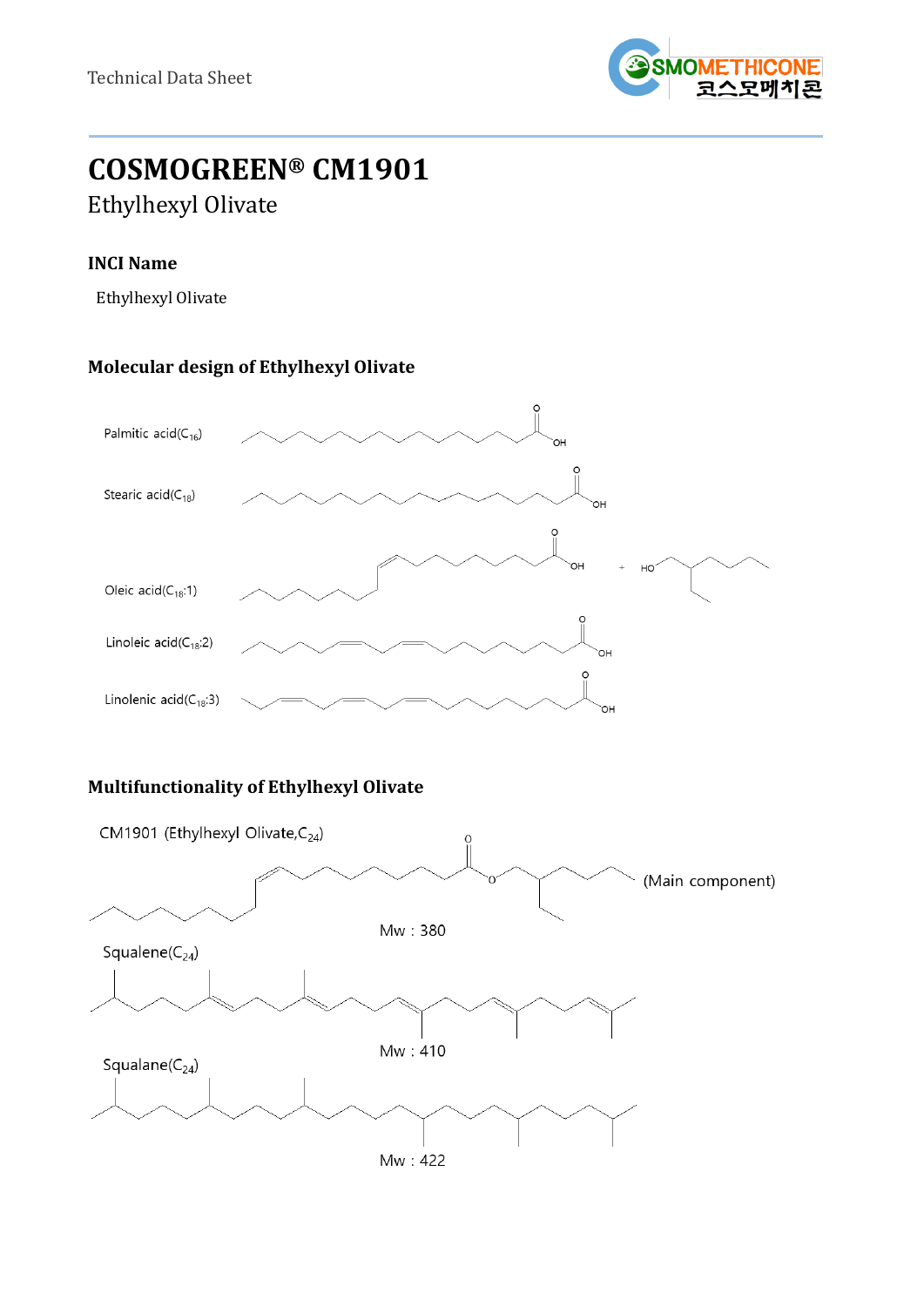

#### **PRODUCT DESCRIPSION**

- 에몰리언트의 성질과 천연 올리브유래의 유효성분으로 피부 표피 성분인 스쿠알렌과 유사한 분자구조를 가지고 있어 보습력이 우수합니다.
- 사용감은 실리콘과 유사한 실키감을 주고 발림성은 개선하여 Antifeeling 효과를 부여 합니다.

## **FEATURE & BENEFITS**

- 올리브오일 유래 천연성분
- 우수한 사용감 부여
- 피부 표피성분과 유사한 지방산성분
- 우수한 보습력
- 실리콘과 유사한 매끄러운 사용감
- Anti feeling

## **APPLICATIONS**

- 데일리 선 케어
- 페이셜 스킨 케어
- 풋 케어
- 핸드 & 바디 케어
- 립 케어
- 샤워젤/바디워셔

# **TYPICAL PROPERTIES**

| 특성                                                          | CM1901                             |
|-------------------------------------------------------------|------------------------------------|
| 외관                                                          | Light yellowish transparent liquid |
| 점도, 25°C, cPs                                               | 20                                 |
| 굴절률, 25°C                                                   | 1.4548                             |
| 순도.%                                                        | 100                                |
| 산가, mg KOH/g                                                | Max. 5.0                           |
| 본 DATA SHEET 는 공인 및 보증자료로 사용될 수 없으며, 자세한 사항은 당사에 문의하여 주십시오. |                                    |